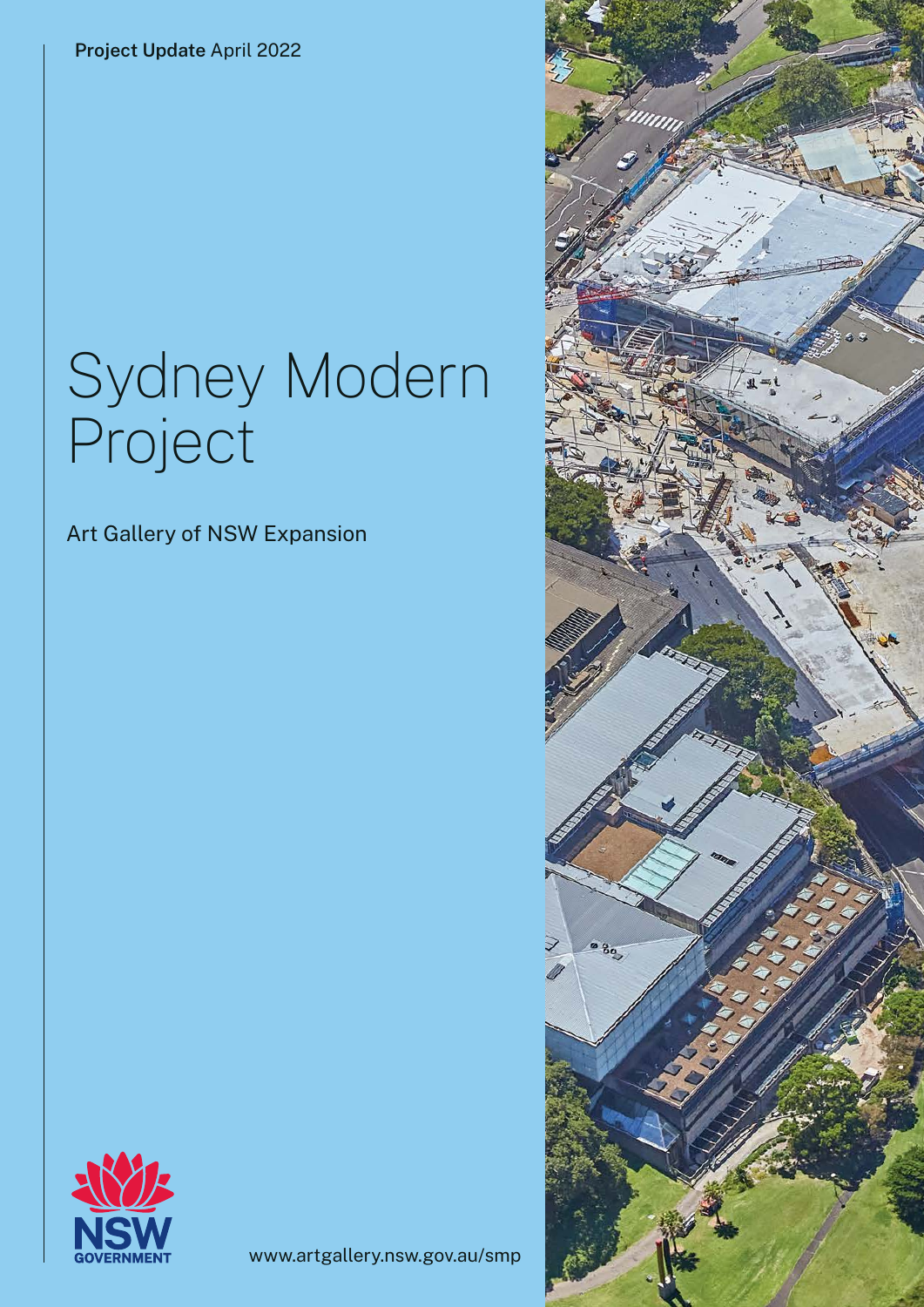### Project update

The NSW Government is undertaking a \$344 million expansion of the Art Gallery of New South Wales, known as the Sydney Modern Project.



*Overlooking the construction site*

> The project will almost double current exhibition space and is the largest government and philanthropic arts partnership of its kind to be achieved in Australia to date. The NSW Government has proudly contributed \$244 million together with \$100 million raised by the Art Gallery from private donors.

> The project includes a new building, located to the north of the existing Art Gallery, a public art garden, and the adaptive reuse of a decommissioned WWII oil tank.

The new building is designed by Kazuyo Sejima + Ryue Nishizawa / SANAA. Architectus is executive architect.

The project is being delivered by Infrastructure NSW on behalf of the NSW Government and the Art Gallery and built by Richard Crookes Constructions. Construction is scheduled for completion in 2022 and the Art Gallery remains open during this time.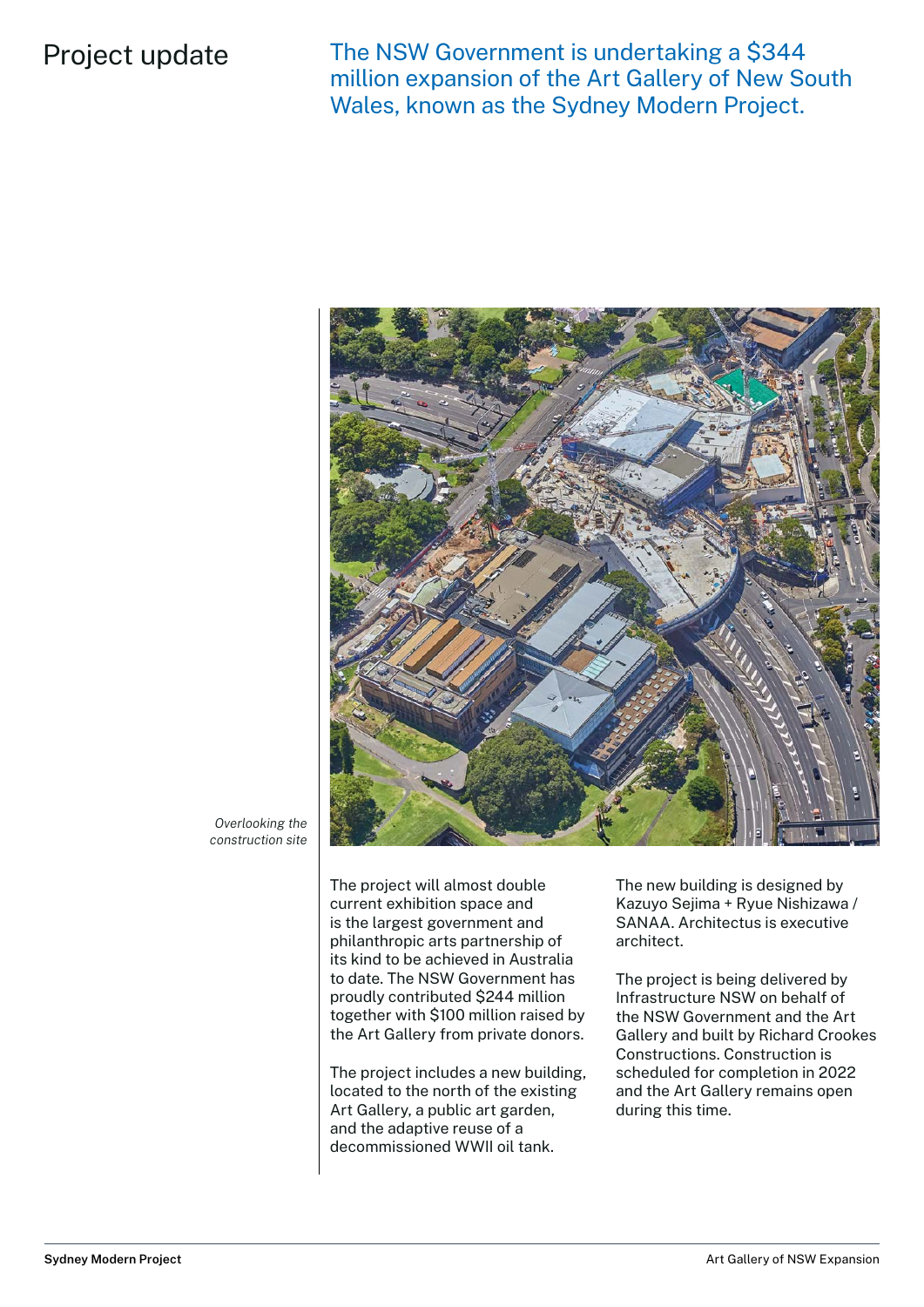

# Construction update

**Entering the final year of construction on the Sydney Modern Project, on-site activity has intensified as internal fit-out and finishes works get underway.** 

In recent months, the following works have taken place:

- Continuation of the facade cladding and glazed facades on Lower Level 2, Lower Level 1, and Entry Level
- Completing the structural steel erection for the entry canopy, and installing glazing to the two terrace canopies
- Pouring of the internal topping slabs
- Construction of internal walls, installation of services and internal finishes proceeding to all levels
- Installation of external balustrade channels
- Insulation and waterproofing to roofs
- Continuation of the contoured rammed earth wall construction on Lower Level 1
- Completing the southern stormwater connection
- Commencing lift car installation
- Installing the pedestrian bridge connecting the external public lift and existing Eastern Distributor land bridge
- Completion of the water feature plant room, pouring of southern reflection pool substructure, and commencement of services trenches within the landscape works zone.

# Covid-19

**Safety is the number one priority for the Sydney Modern Project Team, and we are following all health advice for construction sites.** 

A comprehensive COVID-19 Safety Plan remains in place for the project.

Under the Guidelines introduced in February 2022, extended working hours are permitted on Saturdays and Sundays to make up for lost time associated with Covid.

When the current Guidelines end, regular consented construction hours will resume as follows:

- Monday Friday: 7am 6pm
- Saturdays: 8am 3:30pm
- Sundays and public holidays: no construction work to be carried out

# Upcoming works

#### **Construction over the next three months will focus on:**

- Finalising the remaining facade elements
- Dismantling of the tower crane within the main building site area
- Continued installation of services and internal walls, and progression of finishes, fit-out and joinery
- Installation of curved glass to the entry plaza canopy
- Installation of photovoltaic panels on the roof of the entrance pavilion as part of the project's 6-star Green Star rating from the Green Building Council of Australia
- Delivery and installation of the remaining vertical transportation elements including the lift cars and the commencement of external finishes
- Commencement of landscape planting and finishes within the existing Art Gallery building forecourt area
- Commencement of landscape works on the Domain side of the pedestrian crossing opposite the existing Art Gallery building to provide universal pedestrian access across Art Gallery Road when complete
- Installation of green roofs, including drainage layer, soil media, irrigation, planting and mulch
- Testing and commissioning of building systems.

Deliveries via both Art Gallery Road and Lincoln Crescent site gates will continue to support the works underway on-site.